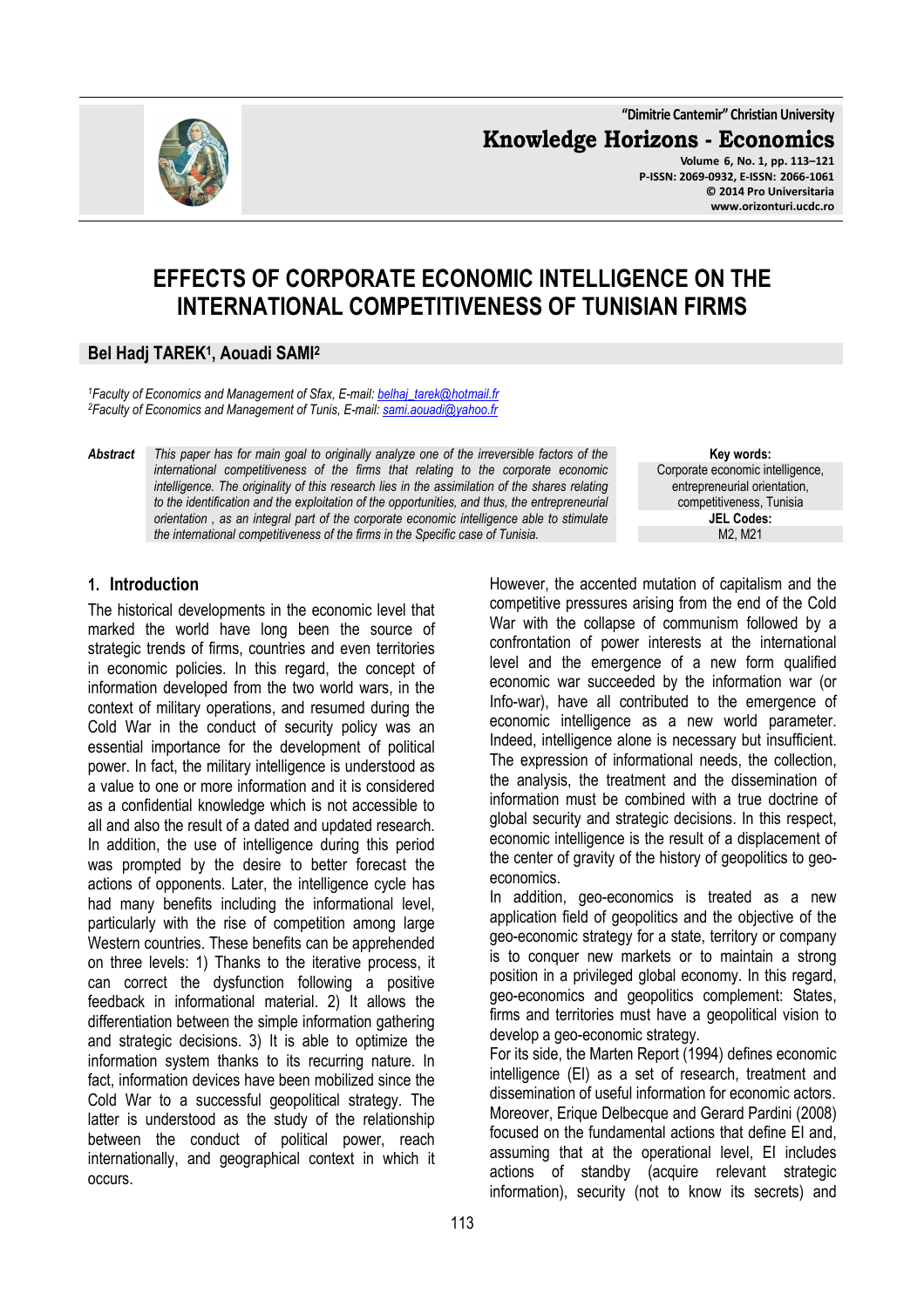influence (spread information or standards of behavior and interpretation which promote its strategy). To this end, we believe that the definition can be refined by taking into account the legal character, which serves to remove any act of espionage, the integration of other shares assumed strongly connected with the concept of economic intelligence and the distinction of the scale of the concerned entity. Indeed, the concept of economic intelligence should be surrounded by distinguishing between three levels: Company, state and territory which respectively refer to entrepreneurial, national and territorial economic intelligence.

In addition, the corporate economic intelligence (CEI) cannot make sense until it not integrates concepts related to the identification and the exploitation of opportunities and hence this concept must emphasize the role of entrepreneurial orientation in determining economic performance. Based on these ideas, we understand the concept of corporate economic intelligence as: *The set of interactive devices of collecting, treatment, analyzing, sharing and protection of valuable information, obtained legally and materialized, by an entrepreneurial orientation of the company.* 

This research has the objective to identify the impact of the implementation of the devices of the CEI on the competitiveness of Tunisian firms. In other words, we will try through this research to confirm the following central assumption:

*A.1: The international competitiveness of firms is positively and significantly influenced by its corporate economic intelligence devices.* 

To do this, we will try in what follows to apprehend the different devices of CEI and its effect on the international competitiveness. Then, we will present our research methodology. Finally, the third part will be devoted to the analysis and the discussion of the empirical results.

## **2. Devices of the corporate economic intelligence and the international competitiveness**

The literature on the economic intelligence unanimously highlighted the role of the actions related to the collection, the treatment and the analysis, the dissemination, the protection of the information and the entrepreneurial orientation.

In fact, these actions have been previously partly integrated in the definition of intelligence and strategic intelligence. In this respect, intelligence can be defined as the amount of information processed, verified and synthesized for a small group of individuals. It follows from this definition that the information does not mean the simple collection of information, but rather a value to one or more information.

In addition, information is an activity that transforms facts presented in the form of raw data into more or less elaborated data, with a complex process from its observation to its communication. To this end, the information cycle is an iterative process composed by four main steps: The expression of needs, the collection, the treatment and the analysis, and the dissemination. In other words, the information cycle is an integral part of EI (H. Masson 2001) in complementarity with the protection and the strategic decisions.

## *2.1. Collection of information*

The first device of the CEI is the collection of information whose objective is to find the most relevant information inside and outside the company. In this regard, Harbulot and Baumard (1997) argue that: "The offensive and the defensive management of open information are born from the confrontation of power interests that marks the main stages of the globalization of the trade." Thus, given the current environment characterized by the multiplicity of information sources whether formal or informal, this step's objective is to avoid excessive accumulation of useless information that can hide those with high added value. In fact, the collection phase in turn requires three basic steps: 1 ) Conduct a research plan which contains the information needs, the urgent need, the means and the sources of information and the groups of experts , 2) Identify the relevant information whether formal or informal and the grassroots action and 3) determine the sensors of information. Based on these ideas, we will try in what follows to confirm the following axial assumption:

*A.1.1: The collection of relevant information affects positively and significantly the international competitiveness of firms.* 

#### *2.2. Treatment and analysis of information*

The second device of the CEI is based on the actions of the treatment and the analysis of information with the main objective to make sense of the collected information. In this regard, Knauf (2010) argues that: "Economic intelligence is a strategic function, whose purpose is the control of information, and which aim to the competitiveness and the security of the economics and the firms in the context of a public policy of international competitiveness ensuring the industrial development and the preservation of the national strategic interests." Indeed, the collected information rarely satisfies it immediately. For this purpose, before being analyzed, the information should be treated i.e. sorted and classified for use. This task often falls to specialists in documentary information or cell of IE or BI. These specialists are responsible for the identification of documents and areas of doubt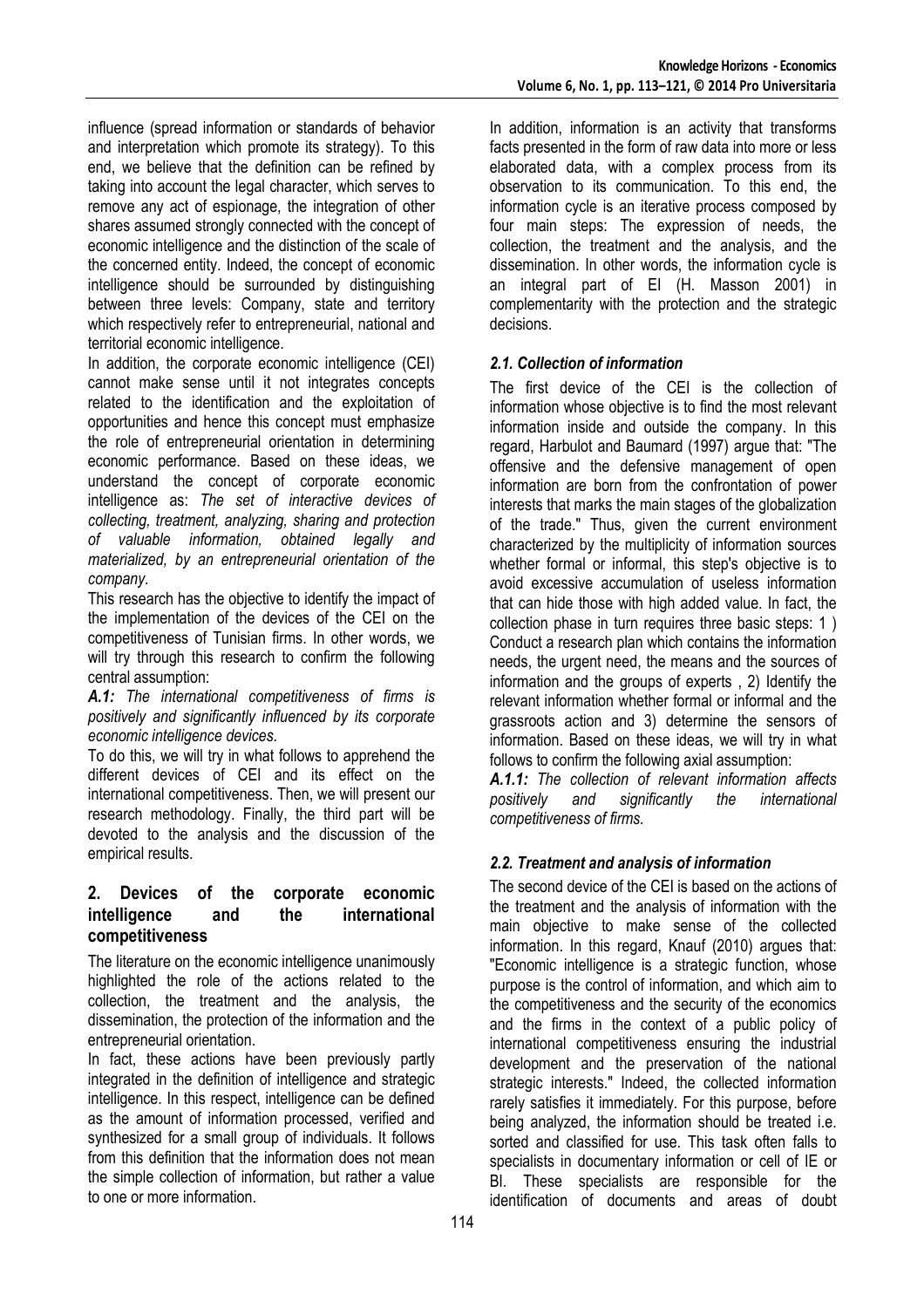reflecting the expectations expressed by the experts. In other words, the gates of treatment seeking to better respond to questions posed by the operational and also to highlight the choices made by other economic actors (competitors, suppliers, subcontractors, research). In addition, the treatment phase allows assigning a rating of information sources by highlighting those that were most fertile. This vocation in turn allows making a crossing of internal information held with those detected externally. As regards the analysis of the information, it requires both the mobilization of internal skills and the management of external expertise. In this regard, the valuation and the capitalization of internal skills, the use of the relational networks and its structure with the exterior, and the choice of the most appropriate interlocutors are all essential to give guidance on the knowledge to capitalize. Hence, the axial next assumption is:

*A.1.2.a: The international competitiveness of firms heavily depends on the analysis and the treatment of relevant collected information.* 

#### *2.3. Dissemination and sharing of information*

The third device of the CEI is related to the dissemination and the sharing of information collected, processed and analyzed between the different stakeholders of a given entity. In this regard, it is the central question about the process of codification of knowledge. Contrary to the tacit knowledge that is not expressible outside the action of one who holds, codified knowledge is a major challenge of innovation and business competitiveness. Indeed, the codification of knowledge is treated as a process of conversation of knowledge into a message that can be manipulated as information.

The strategic importance of codification can be assessed through a variety of configurations such as a communication and an easier transfer of knowledge especially in cases of cooperation and a greater ability to recombine existing knowledge and thus, a greater ability to innovate, easier storage of knowledge which allows to better respond to phenomena of turnover and strengthen the innovative capacity; more open to the activities of certification of quality; patenting and technology transfer; and harmonization knowledge especially for multinational firms. Following these ideas, we will try to validate the axial following assumption:

*A.1.3: The dissemination and the sharing of information previously collected and later analyzed and processed are likely to boost the international competitiveness of firms.* 

## *2.4. Protection of information assets*

The fourth mechanism of the CEI references to the need to protect the information assets of the firm. Indeed, the current environment in perpetual motion is characterized by a number of risks and external threats more pronounced than before. In this respect, two main categories of threats may arise and jeopardize the information system of a given firm: accidental threats and institutional threats.

The first type of threat is one that occurs suddenly and involuntarily and affects the proper functioning of the information system of the organization and generally takes the form of natural disasters and errors due to a lack of attention or skill (involuntary removal data, entry errors). In contrast, institutional threats reflect a voluntary process to gain illicit strategic information (espionage, data theft, blackmail, physical fraud, technical faults).

Given this situation, it is necessary and essential, the establishment of an overall security strategy by the firm. The latter, includes not only technical but also protection procedures and potentially emotional dimension and defensive attitude to risk. Indeed, this attitude takes the form of a policy against intelligence whose objective is to minimize the risk of attack which makes the need to adopt certain rules for the holders of information including: 1) Decoupling between the transmitted information to that strategic type and which need to be protected, 2) Identifying information circuits to be able to benefit and avoid delivering strategic information; 3) Adopt behavior mistrust versus the economic actors 4) Inform and educate on the need to preserve high-value information and the behavior and attitudes to make.

In other words, the issue is not related to how to protect themselves but rather to consider the preservation of information assets is an inseparable part of the competitiveness of the firm. Hence, the following additional assumption:

*A.1.4.a: The protection of information assets affects significantly and positively the international competitiveness of the firms.* 

## *2.5. Entrepreneurial orientation*

The concept of entrepreneurial orientation (EO) and its dimensions were mainly founded and developed by Covin and Slevin (1988, 1989, 1991) , Lumpkin and Dess (1996) and Zahra (1993). To this end, Lumpkin and Dess (1996) have contributed more rigorously in the precision of the concept by clarifying its dimensions and its relationship with business performance. These authors apprehend EO in terms of processes, practices and activities, which provide the firm the opportunity to make new entries through the creation of new products /services; the conquest of new promising markets the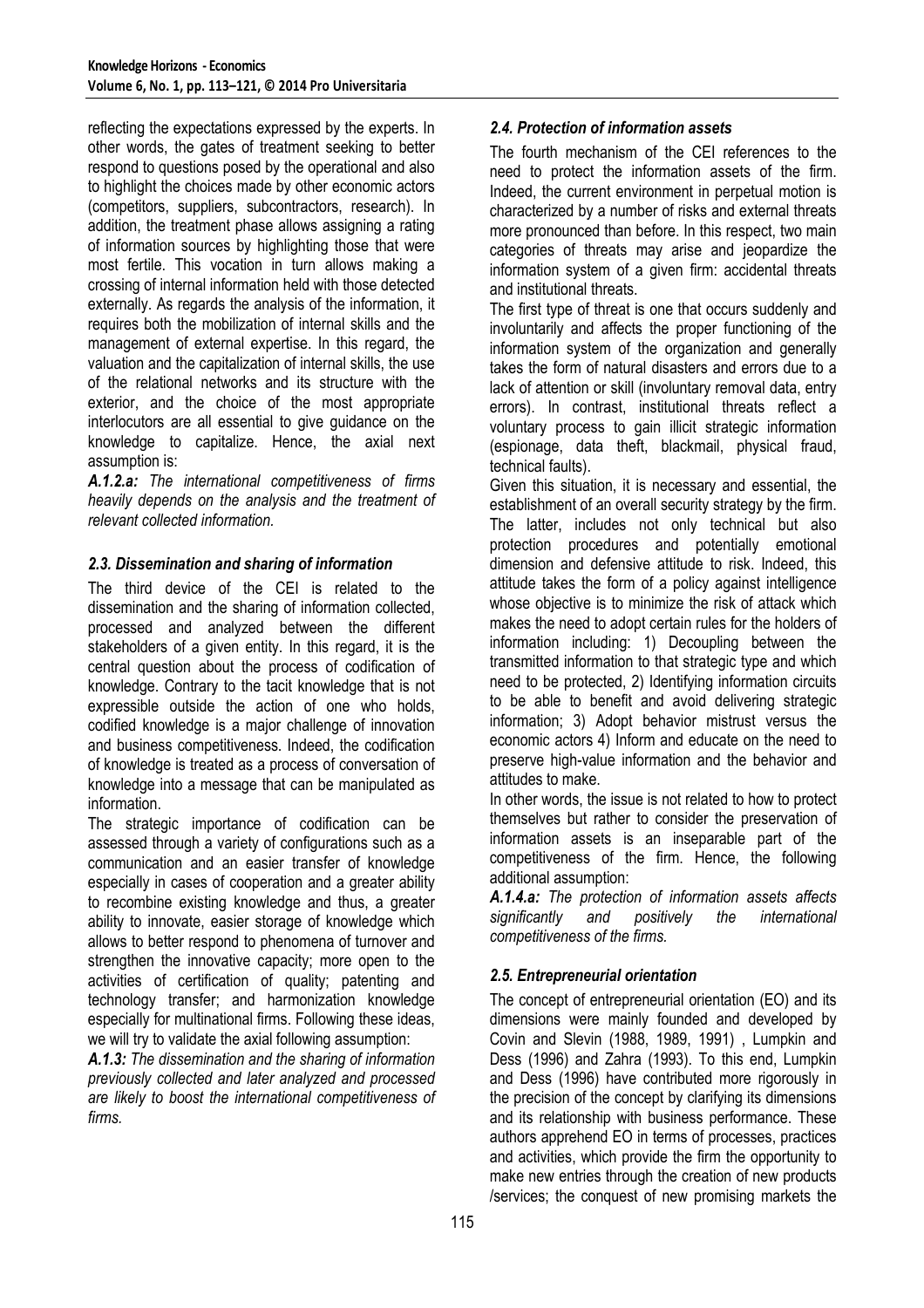creation of a new business. In addition, this concept has been likened to a basic reference for many attempts to model the organizational entrepreneurship (Covin, Slevin, 1991; Zahra, 1993; Lumpkin, Dess, 1996; Ireland et al., 2009). In this paper, we use three main dimensions widely highlighted by the literature and best suited to our research context. These dimensions are innovation, risk-taking and pro-activity.

Regarding the importance of innovation, Schumpeter (1934) is a basic reference for the analysis of the concept of innovation. In this context, innovation is seen as a core activity of the business organization including subsequently additional concepts related to creative destruction and entrepreneur-innovator (Schumpeter 1942).

Later, other research were inspired by Schumpeterian vision assimilating innovation to the heart of entrepreneurship (Jennings & Young, 1990 and Zahra 1993) and developing the concept of corporate entrepreneurship through the potential and the ability of the firm to innovate. From their side, Lumpkin and Dess (2001) apprehend the innovation in terms of creativity and experimentation. Based on this idea, the innovation arises as a key factor to support entrepreneurship and entrepreneurial business. The ability to innovate or the propensity to innovate demonstrates the tendency of an organization to engage and support new ideas, novelty, experimentation and creative processes that may result in new products, services or processes (Lumpkin and Dess, 1996).

To Wiklund (1999), an innovative strategic posture is strongly connected with the development of the organization, as it increases its potential and its ability to integrate alternatives of change and mutation. Moreover, Lumpkin and Dess (2005) postulate that the development and the adoption of innovations can generate a competitive advantage and a source of performance.

There are several indicators to quantify the innovative capacity of an organization: Financial allocations targeted to innovation, the R & D staff, the number of new products and services, and the frequency of the changing of the product and services lines (Covin and Slevin, 1989 and Miller and Friesen, 1982). Miller and Friesen (1982) identify two models of strategic moments that detect the presence of innovation in the entrepreneurial process: The first is related to entrepreneurial innovation model and thus, whether the innovation is central to the strategic direction of the organization. This case concerns the organizations that innovate intensively and in a formal way. The second model is a part of the conservative design of innovation, and therefore whether the innovation is perceived as a natural state of business.

On the second dimension of entrepreneurial orientation, the definition of entrepreneurship was strongly associated with risk taking. To this end, John Stuart Mill, defines risk taking as a prominent specificity of the contractor. This specificity has been a decisive factor (McClelland 1960) despite its inability to distinguish between contractor and not contractor. Therefore, this dimension of EO reflects the extent to which the company is willing to take risks and engage in projects with significant risk.

By analogy to the other two aforementioned dimensions, pro-activity has attracted less attention of the researchers. In fact, two fundamental characteristics were attributed to pro-activity: The dynamic behavior on the one hand, and on the other hand, the pursuit of the business opportunities (Knight, 1997; Lumpkin and Dess, 2001; Stevenson and Jarillo, 1990). In this respect, the company is required to act pro-actively to strengthen its competitive position in the national and international scene compared to its competitors (Porter, 1980) as well as economic gains to survive (Lieberman and Montgomery, 1988). In other words, pro-activity is evident in the behavior of the organization in the market, the search for opportunities, the influence on the environment and the trigger changes. Based on these ideas, we will try in the following to validate the axial following assumption:

*A.1.5: The international competitiveness of firms is highly dependent on their entrepreneurial orientation.* 

# **3. Methodology of research**

We will try at the end of this research to analyze the impact of the corporate economic intelligence on the competitive position of Tunisian firms. To do this, we focus on a sample of 120 Tunisian firms operating on different manufacturing sectors, to avoid selection bias, and adopting an offshore regime. In addition, we approximate the competitiveness of firms by its market shares of export. Our primary step is to analyze on the one hand, the validity of the model relative to the scales of measurement, and on the other hand, the validity of our conceptual model relating the above assumptions.

Based on the theoretical framework previously analyzed and the central assumptions derived, we have chosen five main items of CEI, namely: Collection of information, analysis and treatment information, dissemination and sharing of information, the protection of information and entrepreneurial orientation.

To this end, we opted to the scales of Likert to measure each item of CEI. These scales are measured by values ranging from 0 to 4 according to the number of shares of each of the items selected. A value of 0 reflects the total lack of action required, 1 in the presence of one of the actions, 2 if there are two actions required, 3 in case of the implementation of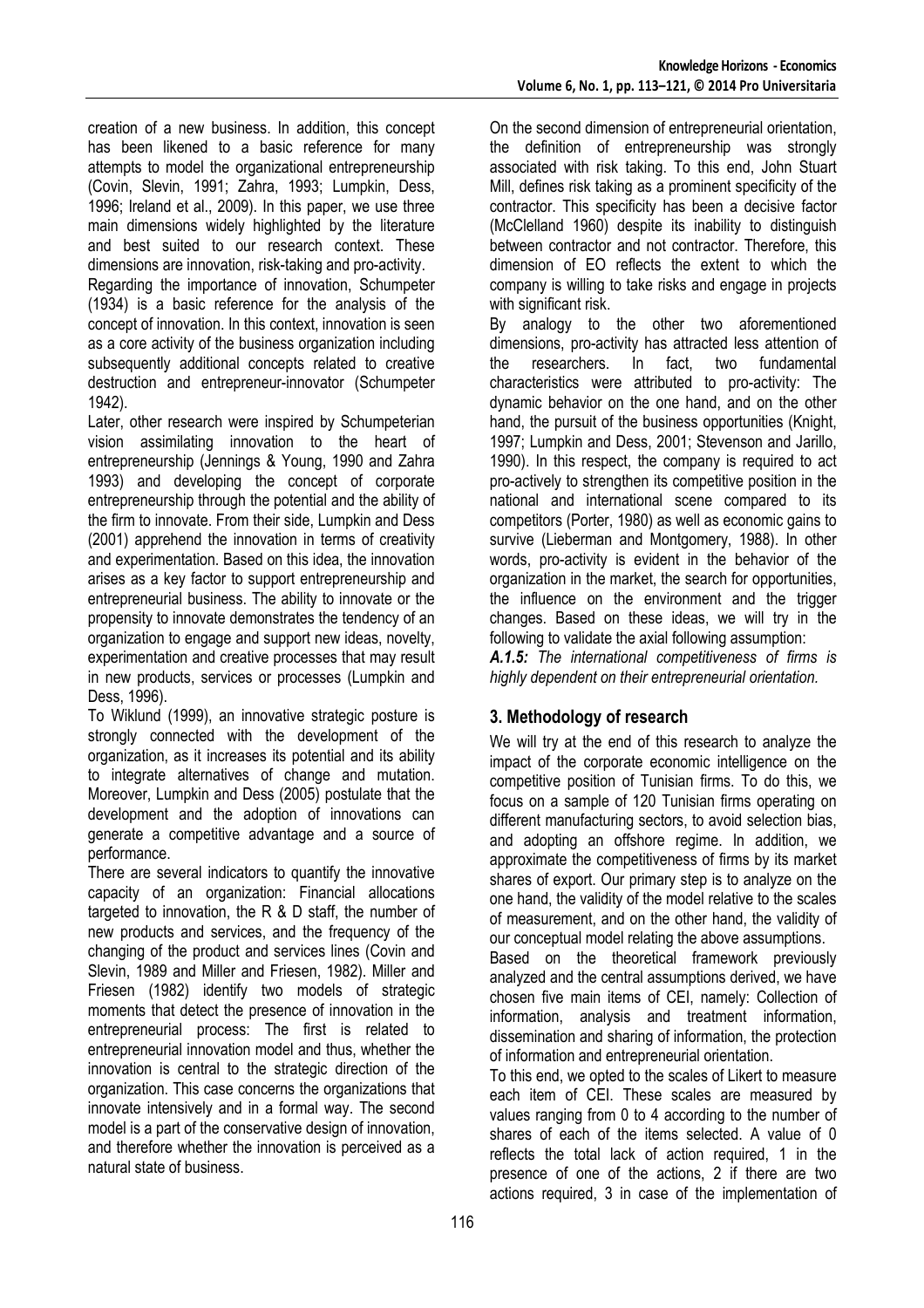three actions of the item in question and 4 in the presence of four shares of each items of CEI . It should be noted that the Likert scale is differentiated according to the item in question. In this respect, this scale is four points for each item of the collection, the treatment and the analysis, and the entrepreneurial orientation and three points for both items of the dissemination and the sharing, and the protection of information. Based on the above ideas, our conceptual model can be represented as follows:



Graph 1. Conceptual model of the bond between the CEI and the international competitiveness

In addition, we recommend that the effects of both, economic intelligence related to the analysis and the treatment of information and the protection of information on the international competitiveness of Tunisian firms can go through the intermediation of the variable of the entrepreneurial orientation. Thus, we add the following two axial assumptions:

*A.1.2.b: The analysis and the treatment of information have significant and positive indirect effects on the international competitiveness through the entrepreneurial orientation;* 

*A.1.4.b: The protection of information exerts significant and positive indirect effects on the international competitiveness through the entrepreneurial orientation.* 

# **4. Empirical results**

Based on our structural model discussed above, we selected five items of the CEI which are defined by specific actions and thus, each one is approximated by a scale which is also specific. In fact, we try throughout our empirical analysis to identify the factors of the CEI likely to influence the competitiveness of the Tunisian firms. To this end, we chose to characterize the axes of the principal component analysis (PCA) and if it is

possible to reduce the number of items to get a better reading of the PCA.

In addition, we rely on the index of Kaiser Mayer Olkin (KMO) to see how far all items of each composite factor is a coherent whole, and therefore one of the most relevant measures for this variable. In addition, we used the Bartlett test of sphericity to see the relevance of the PCA concerning the results. Finally, we also rely on Cronbach index to test the reliability of the various items of a variable and therefore reduce the random error.

The results in Table 1 show that based on the correlation matrix after the PCA, the items are mainly very close and correspond to a very high coefficient of correlation in the case of the collection of information and the analysis and the treatment of information.

Referring to the index of KMO and Bartlett's test, our scale meets the conditions of the use of the factor analysis with equal values at 0.71 and 45.6 respectively. In addition, using the criterion of commonality, our results show that all items are represented by a loading greater than 0.2 which reflects the acceptance of the selected items. In this regard, the PCA has returned two sets of indicators: A first incorporating items related to the collection, the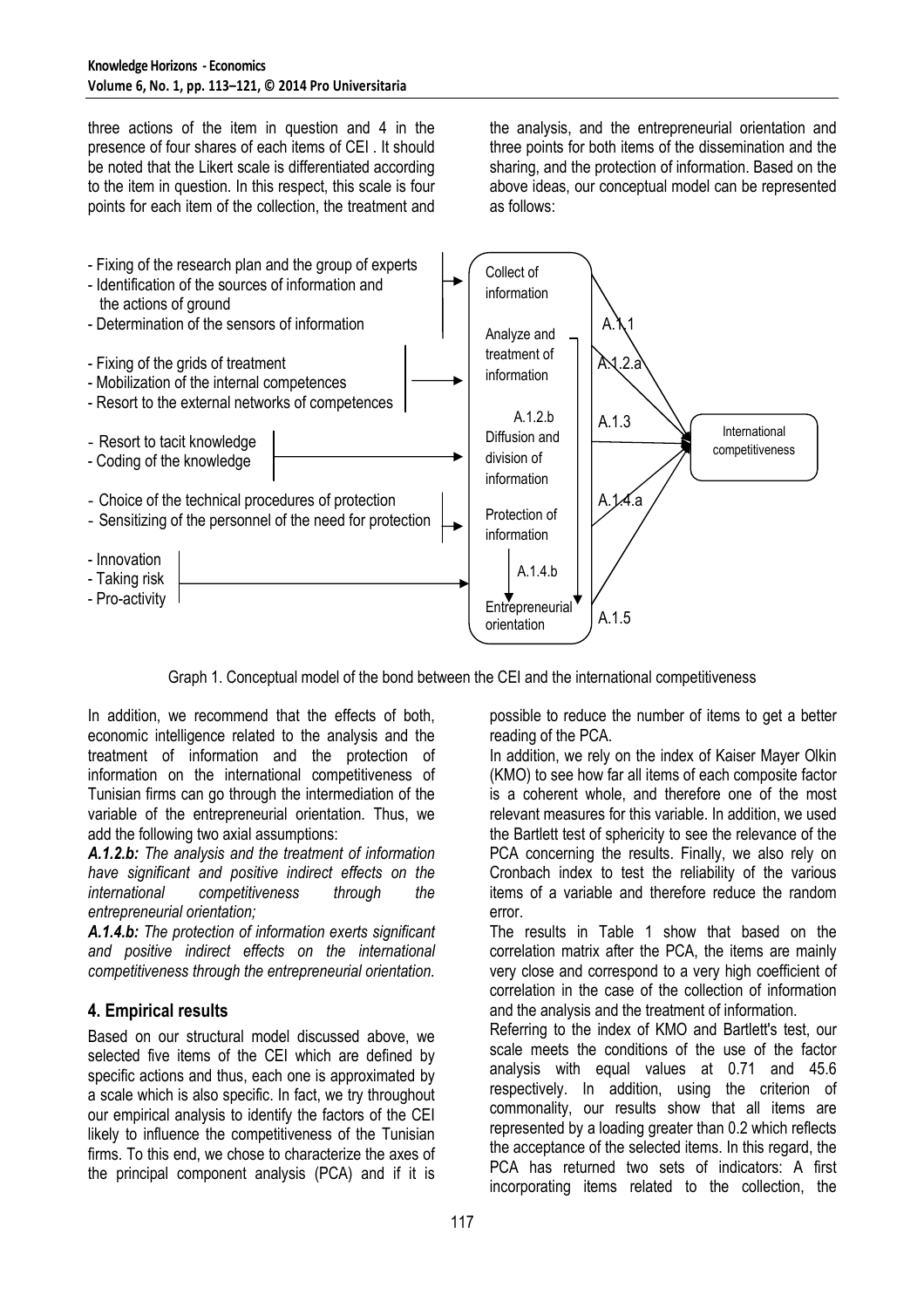analysis and the treatment, and the diffusion of information and a second made by items relating to the protection of information and the entrepreneurial orientation.

All items are well represented on its respective axes and store loading (saturation) together above 0.3 reflecting a clear factor structure. In terms of internal consistency, the five items are consistent with a Cronbach's alpha of 0.64.

Table 1. Factorial and exploratory analyze of the factors of the corporate economic intelligence (With oblimin rotation)

| <b>Items</b>                                | <b>Specific actions</b>                                                                                                                                                                    | Fact.1     | Fact.2     | <b>Quality of the</b><br>representation |
|---------------------------------------------|--------------------------------------------------------------------------------------------------------------------------------------------------------------------------------------------|------------|------------|-----------------------------------------|
| Collect of information                      | Fixing of a research plan and the group of<br>experts; identification of the<br>sources<br>of<br>information and the actions<br>of ground;<br>determination of the sensors of information. |            | 0.65       | 0.47                                    |
| Analyze and treatment of<br>information     | Fixing of the grids of treatment; mobilization of<br>the internal competences; resort to the external<br>networks of competences.                                                          |            | 0.46       | 0.29                                    |
| division of<br>Diffusion and<br>information | Resort to tacit knowledge; coding of knowledge.                                                                                                                                            |            | 0.42       | 0.25                                    |
| Protection of information                   | Choice of the technical procedures; sensitizing of<br>the personnel of the need for protection.                                                                                            | 0.68       |            | 0.59                                    |
| Entrepreneurial orientation                 | Innovation; taking risk; pro-activity.                                                                                                                                                     | 0.66       |            | 0.44                                    |
| Eigen values<br>Explained Variance (in %)   |                                                                                                                                                                                            | 1.98 34.24 | 1.38 21.73 |                                         |
| λ of Cronbach                               | 0.64                                                                                                                                                                                       |            |            |                                         |
| KMO                                         | 0.71                                                                                                                                                                                       |            |            |                                         |
| Bartlett (p-value)                          | 45.6 (0.000)                                                                                                                                                                               |            |            |                                         |

From the 120 firms in our sample, 60 firms have confirmed its partial or total application of various devices of the CEI then the other 60 firms reported only the choice of entrepreneurial orientation as the only mechanism of economic intelligence. Given this situation, we opted to diagnose empirically the role of all actions relating to the CEI compared with the implementation of the single EO in determining the international competitiveness of Tunisian firms.

To better appreciate this idea, we are based on the comparison tests of means and variances between the two groups of firms: Firms that have implemented all of the CEI devices and those applied only EO. Our results show that we cannot reject the hypothesis that the market share of the average export of the firms that have opted only for EO is less than that of all firms applying CEI devices.

Table 2. Tests of comparison of means and variances of the export market between the groups of Tunisian firms.

| Groups of firms                              | Number of observations |                                                               | Difference in averages (T-statistics) |           |       |
|----------------------------------------------|------------------------|---------------------------------------------------------------|---------------------------------------|-----------|-------|
| Choice of the totality of the CEI devices    | 60                     |                                                               |                                       | $-7.406*$ | 0.148 |
| Choice of only the EO                        | 60                     |                                                               |                                       | (- 9.653) |       |
| Test of comparison of variances: ratio = $1$ | Ha:ratio $<$ 1         | ha: $ratio! = 1$<br>$Pr(F < F) = 0.000$ $2*Pr(F < F) = 0.000$ | ha:ratio $> 1$<br>$Pr(F > F) = 1.000$ |           |       |

In addition, the test results of the test of comparison of variances allowed us to conclude that the variance of the market share of export of the firms that have opted for all devices of the CEI is higher than firms limited to the EO. Thus, based on these results, the latter group of firms is more homogeneous while the first group is more competitive.

To better understand the role played by the different actions related to the CEI in determining the

international competitiveness of the Tunisian firms, we will conduct in the following empirical study an analysis of the hierarchical regression. To do this, we integrate to traditional actions of the economic intelligence, the entrepreneurial orientation as an additional variable to test its relevance in predicting international competitiveness.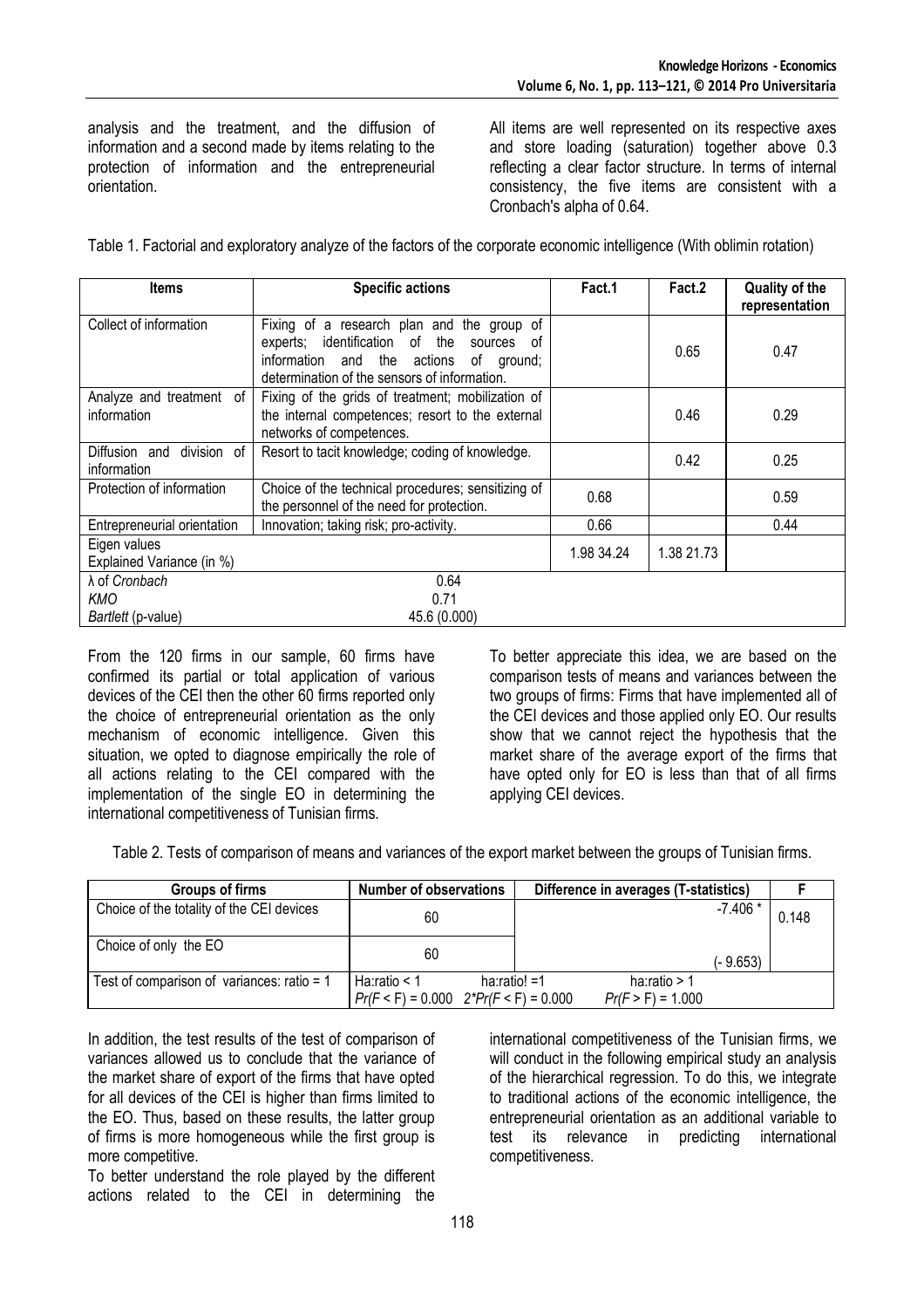|                                                                                                                                         | R                         | Béta(t)                                                            | R      | $\Delta$ R <sup>2</sup> | F          |
|-----------------------------------------------------------------------------------------------------------------------------------------|---------------------------|--------------------------------------------------------------------|--------|-------------------------|------------|
| First stage: traditional actions of the economic intelligence                                                                           |                           |                                                                    |        |                         |            |
| Collect of information Analyse<br>and<br>treatment of information<br>Diffusion and division of information<br>Protection of information | 0.40 0.58<br>0.18<br>0.42 | $0.318(2.14)$ ** 0.178<br>(2.06)<br>$0.28(2.76)$ **<br>0.156(1.97) | 0.7754 |                         | 555.74 *** |
| Second stage: the addition of the variable entrepreneurial orientation                                                                  |                           |                                                                    |        |                         |            |
| Collect of information<br>Analyze and treatment of information                                                                          | 0.408<br>0.538            | $0.231(1.88) * 0.228(2.66)$                                        | 0.794  | 0.019                   | 665.98 *** |
| Diffusion and division of information<br>Protection of information<br>Entrepreneurial Orientation e                                     | 0.325<br>0.379<br>0.514   | $0.143(5.64)$ **<br>$0.659(3.31)$ $0.443(5.87)$<br>***             |        |                         |            |

Table 3. Results of the hierarchical regression for the prediction of the international competitiveness

Threshold of significance: \*\*\* (p <0.01) \*\* (p <0.05), \*(p <0.1), R: correlation; Beta (t): standardized regression coefficient (Student's test of significance of Beta) r: multiple correlation; ΔR<sup>2</sup>: change in R<sup>2</sup> after adding a variable, F: Fisher's test of overall significance.

As we focus on traditional measures of the economic intelligence, our results are show, despite large variations, a multiple correlation coefficient (r) with an average of about 0.4. These results reflect correct predictions the competitive factors in accordance with the international literature on economic intelligence.

Our empirical results indicate that with the exception of the variables of the analysis and the treatment of information and the protection of information assets, all other devices of the CEI significantly affect the international competitiveness of the firms which confirm our assumption A. 1.1, A.1.3 and A.1.5 pre-exposed but with reversal of the assumptions A.1.2.a and A.1.4.a.

In addition, by integrating the variable of the entrepreneurial orientation, multiple correlation entrepreneurial orientation, multiple correlation coefficients recorded an improvement and stood at an average of 0.43. In other words, these results reflect the relevance of our conceptual model of the factors of CEI and allow to partially validate our assumptions previously made, explaining in turn, by the fact that all

variables, except for the step of the analysis and the treatment of information, have positive and significant effects on the international competitiveness of the Tunisian firms. These results are consolidated by a correlation coefficient which explains 79 % of the variation of the market share of export incorporating all the factors of CEI. Therefore, the results of our exploratory econometric analysis show that entrepreneurial orientation alone is insufficient to enhance the competitive position of firms, thus it can be combined with the other factors of CEI more particularly, the analysis and the treatment, and the protection of high value information . This leads us to question of the existence of a

mediating effect of the entrepreneurial orientation between the analysis and the treatment of information, and the protection of information assets on the one hand, and the international competitiveness on the other hand. To this end, to diagnostic possible mediating variable of the entrepreneurial orientation, we will try first to identify the nature of the correlation between the latter and the analysis and the protection of information systems. Then, to reinforce this result, we will conduct an econometric study.

Table 4. Validation of the relation between analyzes and treatment of information – entrepreneurial orientation

| Statistical significance               | Practical significance |  |  |
|----------------------------------------|------------------------|--|--|
| Correlation : 0.69 (t=14.87) (p<0.001) | $R^2 = 0.56$           |  |  |
| After bootstrap:0.58                   | After bootstrap:0.47   |  |  |

Table 5. Validation of the relation between protection of information – entrepreneurial orientation

| Statistical significance                      | Practical significance |  |  |
|-----------------------------------------------|------------------------|--|--|
| Correlation: 0.58 (t = 12.58) ( $p < 0.001$ ) | $R^2 = 0.51$           |  |  |
| After bootstrap: 0.49                         | After bootstrap:0.42   |  |  |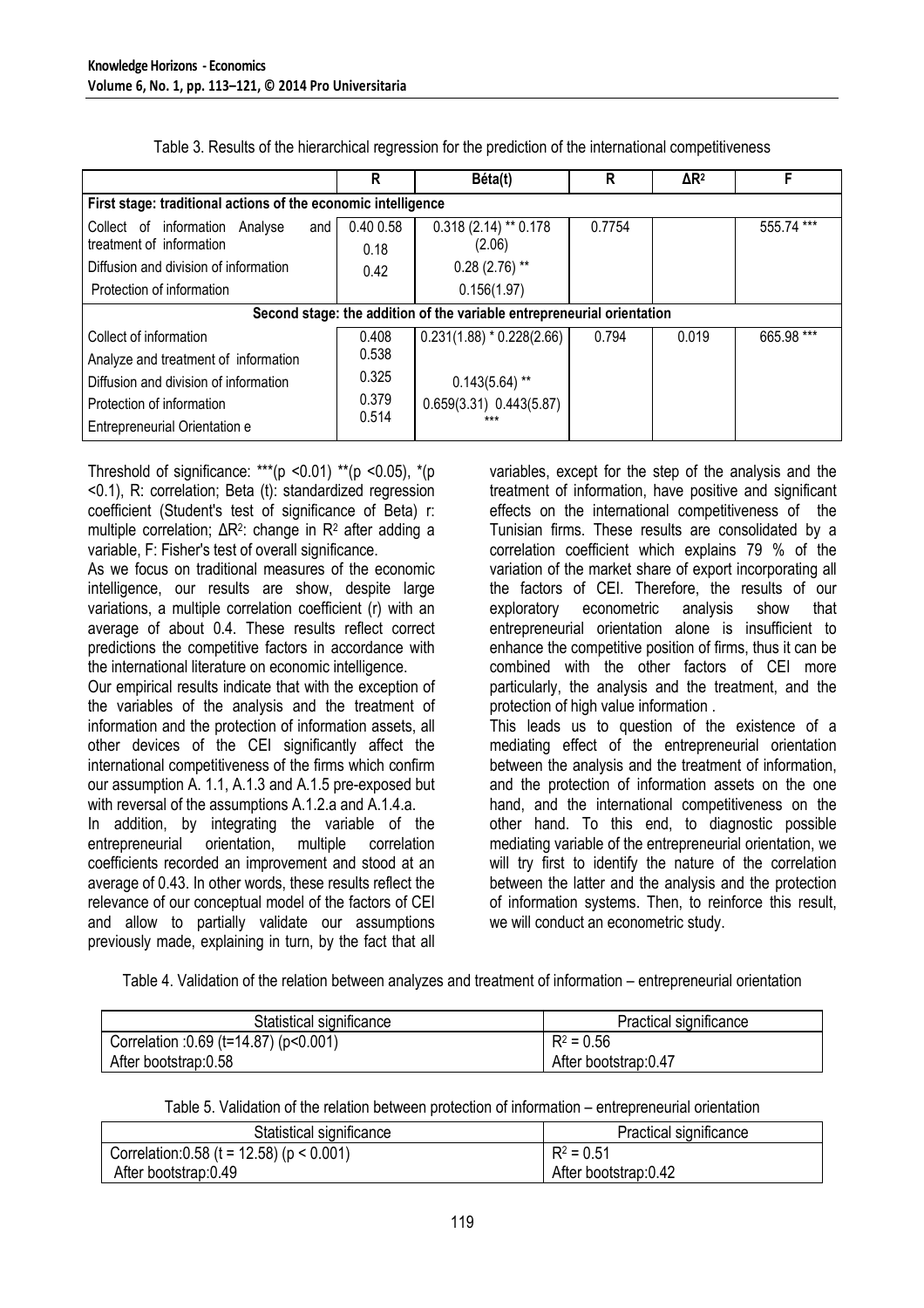The results presented in Tables 4 and 5 indicate that our conceptual model fits in a very satisfactory manner. It appears from these results that a possible mediation is significant at the threshold of 0.01, with an expected sign and it reflects very satisfactory practical meaning. In addition, a bootstrap procedure reinforces these results. The validation of the assumptions suggests the existence of the mediating role of the entrepreneurial orientation in the articulations between the analysis and the treatment of information-international

competitiveness and the protection of information international competitiveness.

Moreover, we conducted a further study for correlations between the analysis and the treatment of information and the protection of information assets on the one hand, and the dependent variable of the international competitiveness of the other hand and also an empirical work of the correlations when the mediation of the entrepreneurial orientation is controlled.

Table 6. Results of the simple model with maximum likelihood and bootstrap procedure

|                                                                                   | <b>Standardized coefficients</b> | (t test)      |
|-----------------------------------------------------------------------------------|----------------------------------|---------------|
| <b>Exogenous paths</b>                                                            |                                  |               |
| Protection of information  Subsetepreneurial orientation                          | 0.96                             | $(9.36)$ ***  |
| Analysis and treatment of information $\rightarrow$ Entrepreneurial orientation   | 0.78                             | $(15.83)$ *** |
| <b>Endegenous paths</b>                                                           |                                  |               |
| Entrepreneurial Orientation -> International competitiveness                      | 0.74                             | $(15.23)$ *** |
| Protection of information -> International competitiveness                        | 0.038                            | (0.257)       |
| Analyzes and treatment of information $\rightarrow$ International competitiveness | 0.048                            | (0.63)        |
| Diffusion and division of information $\rightarrow$ International competitiveness | 0.258                            | $(4.47)$ **   |
| Collect of information $\rightarrow$ International competitiveness                | 0.118                            | $(2.88)$ **   |
| R <sup>2</sup>                                                                    | Explained variance: 0.87         |               |

*Threshold of significativity : \*\*\* (p<0.01) ;\*\*(p<0.05) ;\*(p<0.1);* 

Our empirical results presented in Table 6 indicate the crucial role of the mediating variable of the entrepreneurial orientation in transposition effects of the analysis, the treatment and the protection of valuable information on the international competitiveness of Tunisian firms. These results validate the assumptions  $A.1.2$  b and  $A.1.4$  b.

#### **5. Conclusions**

The results of this paper show originally the motor role of the devices of the corporate economic intelligence in strengthening the competitive position of firms. To this end, the success of some of these devices in terms of international competitiveness requires a mediating effect of entrepreneurial orientation. This result is particularly relevant for the variables the analysis and the treatment of information and the protection of information assets. In this regard, the effects of these variables must be directed to the prior identification and exploitation of opportunities, and hence entrepreneurial orientation, and after being materialized in performance in international competitiveness. Given this situation, we introduce in this paper a new concept called the corporate economic intelligence that integrates entrepreneurial orientation and which has a positive and significant impact on the international competitiveness either alone or articulating with the analysis, the treatment and the protection of information. We believe that our research is far

reaching both theoretically and empirically since it emphasizes the role of the economic intelligence in the fight or the maintaining of the competitive position of firms. This latter is conditioned by taking into account an essential concept that relating to the entrepreneurial orientation.

## **References**

1. Covin, J.G., et. Slevin, D.P. (1989). Strategic Management of Small Firms in Hostile and Benign Environments, Strategic Management Journal, vol. 10, pp. 75-87.

2. Covin, J.G., et Slevin, D.P. (1988). The influence of organization structure on the utility of an entrepreneurial top management style, Journal of Management Studies, vol. 25, n° 3, pp. 217-234.

3. Covin, J.G., et. Slevin, D.P. (1991). A Conceptual Model of Entrepreneurship as Firm Behavior, Entrepreneurship theory and practice, vol. 16, n°1, pp. 7-25.

4. Delbecque E. Grard P. (2008). Les politiques d'intelligence économique. Collection Que sais-je, PUF 2008.

5. Harbulot, C., et. Baumard, P. (1997). Perspective historique de l'intelligence économique». Intelligence Economique, 1, pp. 1-17.

6. Ireland, R.D., Covin, J.G. & Kuratko, D.F. (2009). Conceptualizing Corporate Entrepreneurship Strategy, Entrepreneurship: Theory & Practice, 33, pp. 19-46.